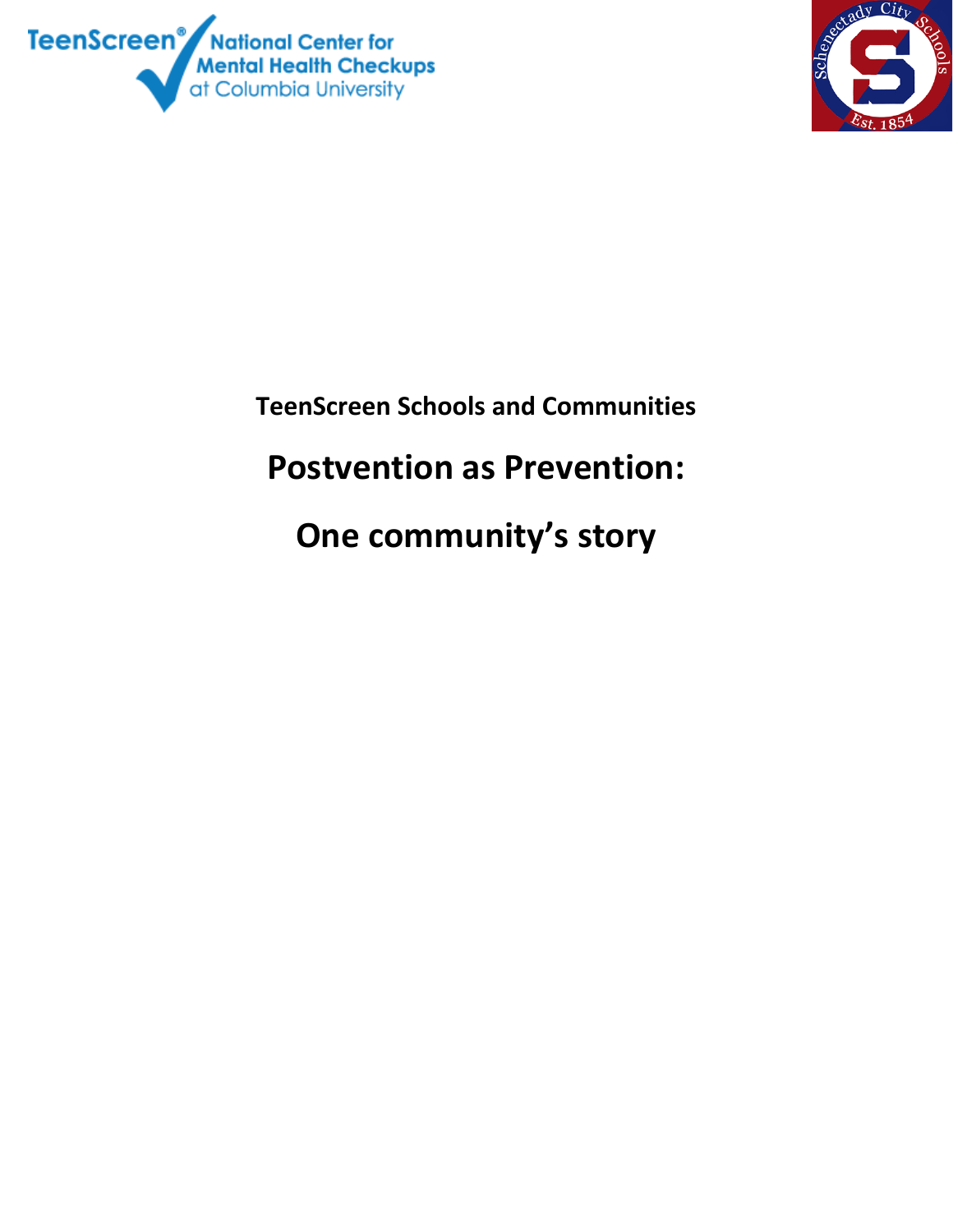#### **Overview**

The loss of a life by suicide can have a devastating impact within a community. The suicide of a student, faculty or staff member specifically creates severe disruptions within a school community. Knowing how to address this tragedy effectively when it occurs can often be a crucial factor in preventing contagion and providing the necessary supports for students and staff. Suicide postvention can reduce the negative effects of a tragedy on youth and other members of the community.

#### **Goals of Suicide Postvention**

- To prevent additional suicides. Research has shown that vulnerable youth may imitate the suicide of a classmate, acquaintance, or anyone with whom they identify. Effective postvention procedures will ensure that students at high risk for suicide will be identified and appropriate intervention will be initiated.
- To help the students, faculty, and support staff with the trauma and grief following the death. Individuals in the community will have a variety of reactions to the suicide, and the crisis team needs to be compassionate and prepared to deal with a range of responses. Screening should be included in postvention plans since a suicide death can precipitate severe emotional distress and symptoms of mental disorders.
- To assist the school in returning to its normal routine and educational activities. The crisis team must strike a balance between providing services to those in need and returning to the normal routines of the school for those who are ready to do so.

The following account is that of a community impacted by the tragic loss of several teenagers and how they were able to turn their postvention approach into a sustainable prevention effort.

#### **Schenectady, New York**

In 2009, a rash of suicides rocked the community in Schenectady, New York. The third completed suicide came as a shock. A 16 year old African‐American female student from Schenectady High School took her life in the late fall of 2008. She was considered a loyal friend by many and had not shown up on anyone's radar for being at‐risk for suicide. What seemed to have begun as several isolated teenage deaths by suicide over a period of years, turned into a cluster. In the next five months, a ripple effect led to the completed suicides of two more female students from the same high school. In the wake of these tragic losses, families, students, schools and community members banded together in an effort to prevent further tragedies.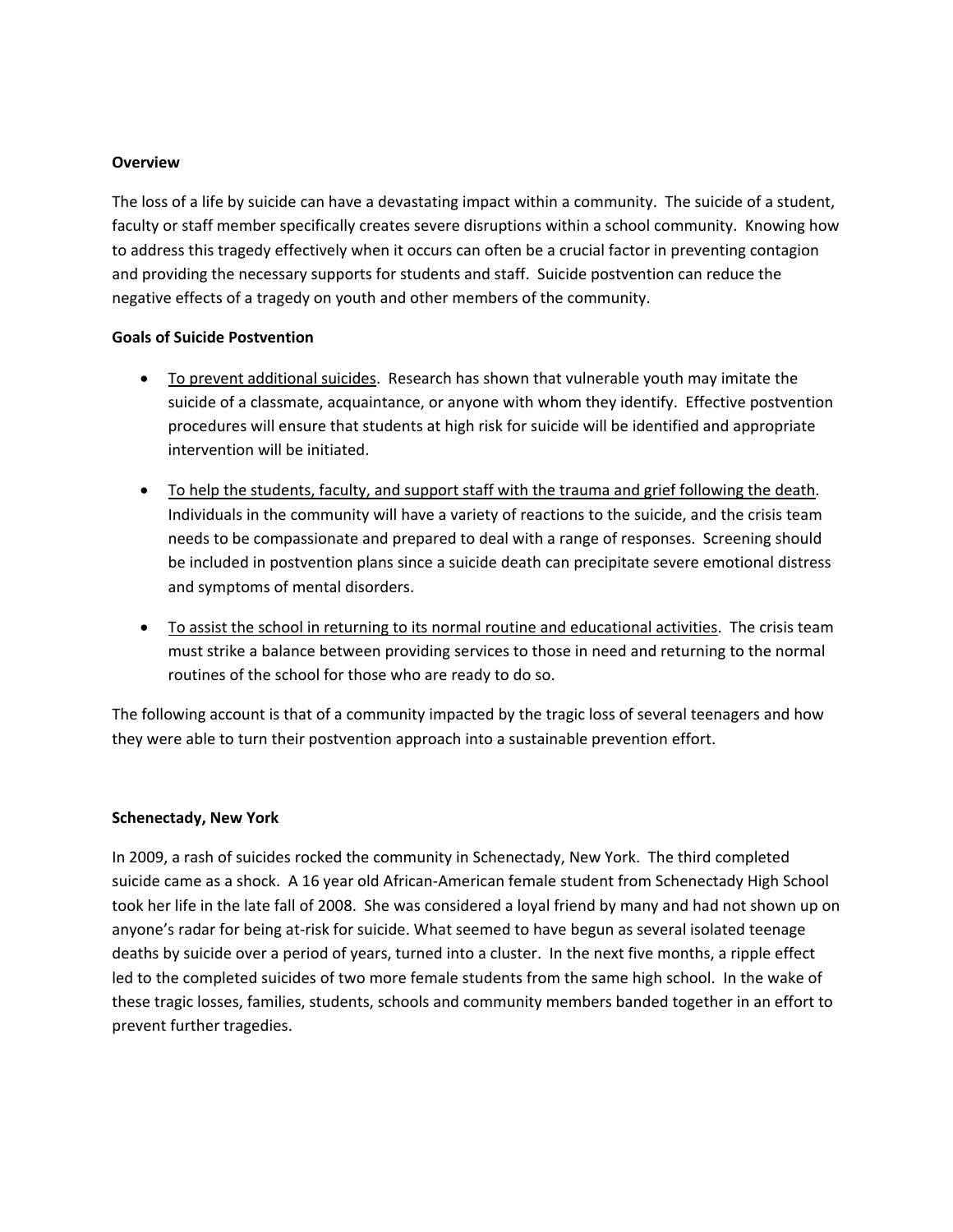# **Lessons Learned**

Become aware of external factors that may contribute to stress and ultimately suicide (i.e., gang violence). A crisis plan should be in place before crisis strikes. For more on developing a plan and handling crisis:

- o **After a [Suicide:](http://www.sprc.org/library/AfteraSuicideToolkitforSchools.pdf) A Toolkit for Schools**
- o **Schools & Teen [Suicide:](http://www.teenscreen.org/resources/events-webinars/schools-teen-suicide/) How to [Respond](http://www.teenscreen.org/resources/events-webinars/schools-teen-suicide/) to & Prevent Crises**

While no one could have predicted the events that would strike the community, there were already plans underway to better address mental health concerns and suicide prevention almost two years prior to the crises. Key community agencies and the Schenectady School District Student Support administrators utilized the Safe Schools/ Healthy Students grant to hire and strategically place mental health professionals throughout the districts' schools in an effort to better address increasing risk factors and safety concerns for youth in the community. These professionals would augment pre‐existing services provided by the districts' clinical staff.

In addition, Child Guidance Center at Northeast Parent & Child Society, a New York State Office of Mental Health licensed outpatient treatment

program, had begun a collaborative undertaking with Clinic Plus of New York to offer comprehensive prevention and intervention services. These services would include gatekeeper trainings and education for school staff and students and the integration of broad‐based screening to all youth of Schenectady. Child Guidance Center aimed to integrate mental health checkups in the same way that physical and annual well child visits are integrated into the daily lives of families. In the midst of finalizing the components of these comprehensive approaches to mental health, the team faced the crisis they were planning to prevent.

### **Responding to Crisis**

In response to the cluster, the existing emergency response system was stretched to its limits as school social workers, outpatient mental health and emergency crisis response systems became inundated with students feeling overwhelmed. Critical inpatient mental health beds were in short supply for those teens most at risk and the increasing number of teenagers requiring ongoing outpatient services,

medication management and monitoring of safety plans demonstrated the need for timely and clear communication and oversight to ensure the safety of the teens.

Recognizing the need to strengthen the existing referral process during the postvention period, the mental health offices collaborated with school personnel, probation officers, hospital workers, the Department of Social Services, various child and family agencies, and law and correction personnel to respond to the crises and identify teens who may be in need of immediate

# **Lessons Learned**

Establish clear lines of communication between school and community mental health professionals, local hospitals and crisis centers, and all other engaged personnel.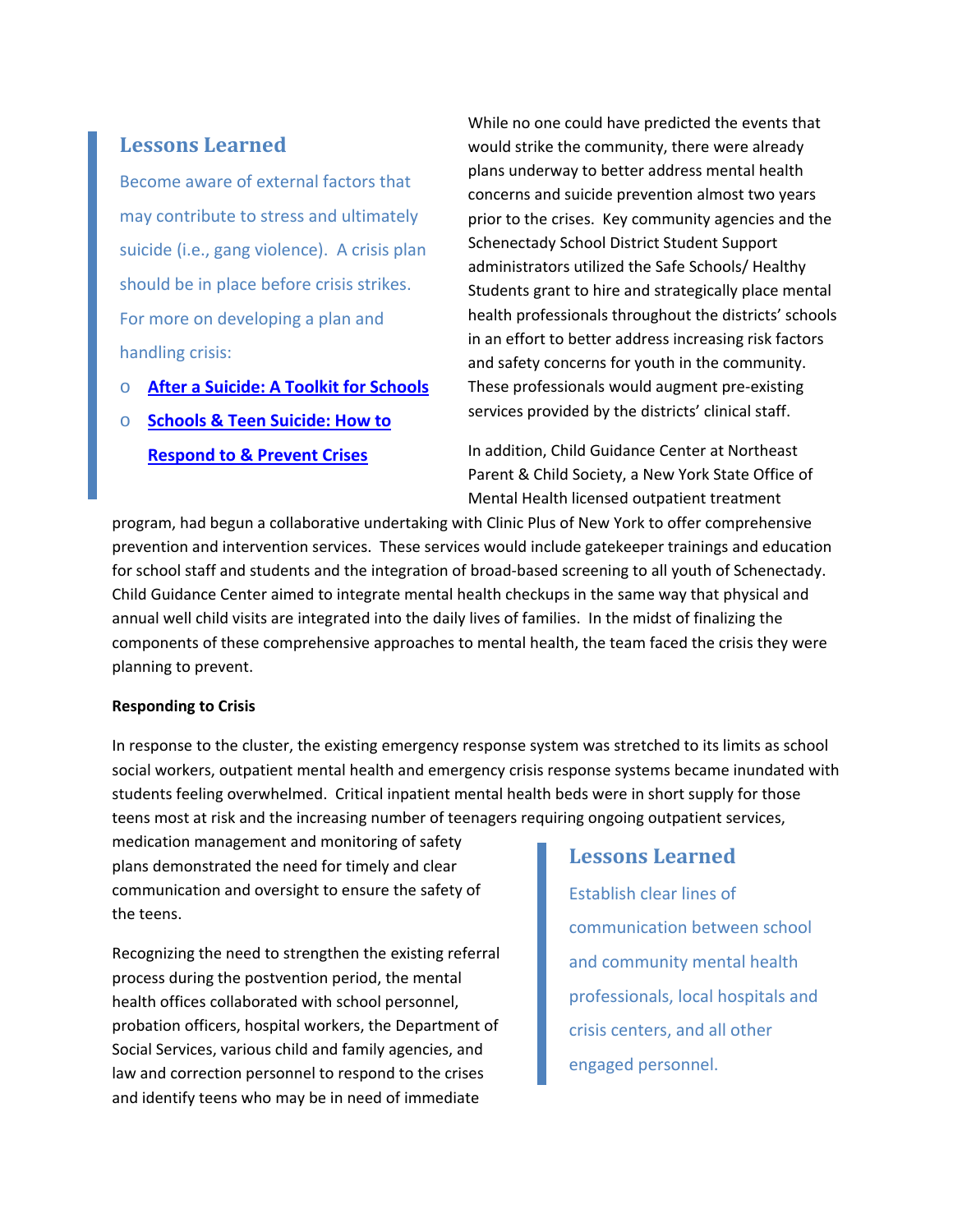services. As calls poured in from these enlisted professionals, the system flooded with referrals and the local hospital worked diligently to make extra beds available for teens in need of hospitalization. The need to enforce a standard for referrals was evident. In an effort to better manage referrals and avoid taxing the system, school meetings were held to determine identification criteria for teens in crisis and immediately link them to services. Moreover, school and community professionals were educated in how to spot signals of distress and plans evolved to include the use of an evidence‐based screening method to assist in the identification of at-risk teens and create easy access routes to provider care.

The city utilized a multi‐system watch which included school leadership, child and family advocates, mental health professionals, and law enforcement for students that were identified. The Office of Mental Health (OMH), outside consultants, and experts in trauma provided trauma training for practitioners and school staff, including responses to suicide and natural disasters. Additionally, awareness in the online community became an important topic of training. Both students and schools staff received training on how to recognize online content that may indicate a teen at‐risk and how to alert a professional.

Amid these postvention efforts, the final components of the plan to provide preventative care and raise mental health awareness were finalized and the comprehensive strategy to address the mental health needs of Schenectady's teens was ready for implementation.

#### **Introducing TeenScreen & Raising Awareness**

TeenScreen Schools and Communities was selected as the mental health screening program. The evidence‐based tools and built in case management and referral process made it an ideal fit for the targeted high school population. Working with TeenScreen National Center staff to ensure that all requirements were met and program components in place, the Schenectady team received the screening tools and were ready to implement the program.

The introduction and integration of the TeenScreen Program involved several members

## **Lessons Learned**

Engage school administration and teachers in information sessions about screening and consent distribution. For detailed strategies on engaging parents and teens, see the **[TeenScreen](http://bit.ly/hTZWvN) Guide to Obtaining Parent [Consent](http://bit.ly/hTZWvN)**.

of the community mental health and school community. Schenectady Pupil Services and Boards of Cooperative Educational Services (BOCES) played key roles in handling information dissemination and identifying how TeenScreen would help them close the gap between identifying students at risk and connecting them to appropriate service providers. Support from the district office and district leadership was integral to getting TeenScreen into the high school quickly.

Informational sessions were held at churches, community centers, and at the high school. Supportive community members, local clergy and survivors of suicide held home-based informational sessions and provided additional support for the development and implementation of these prevention services. The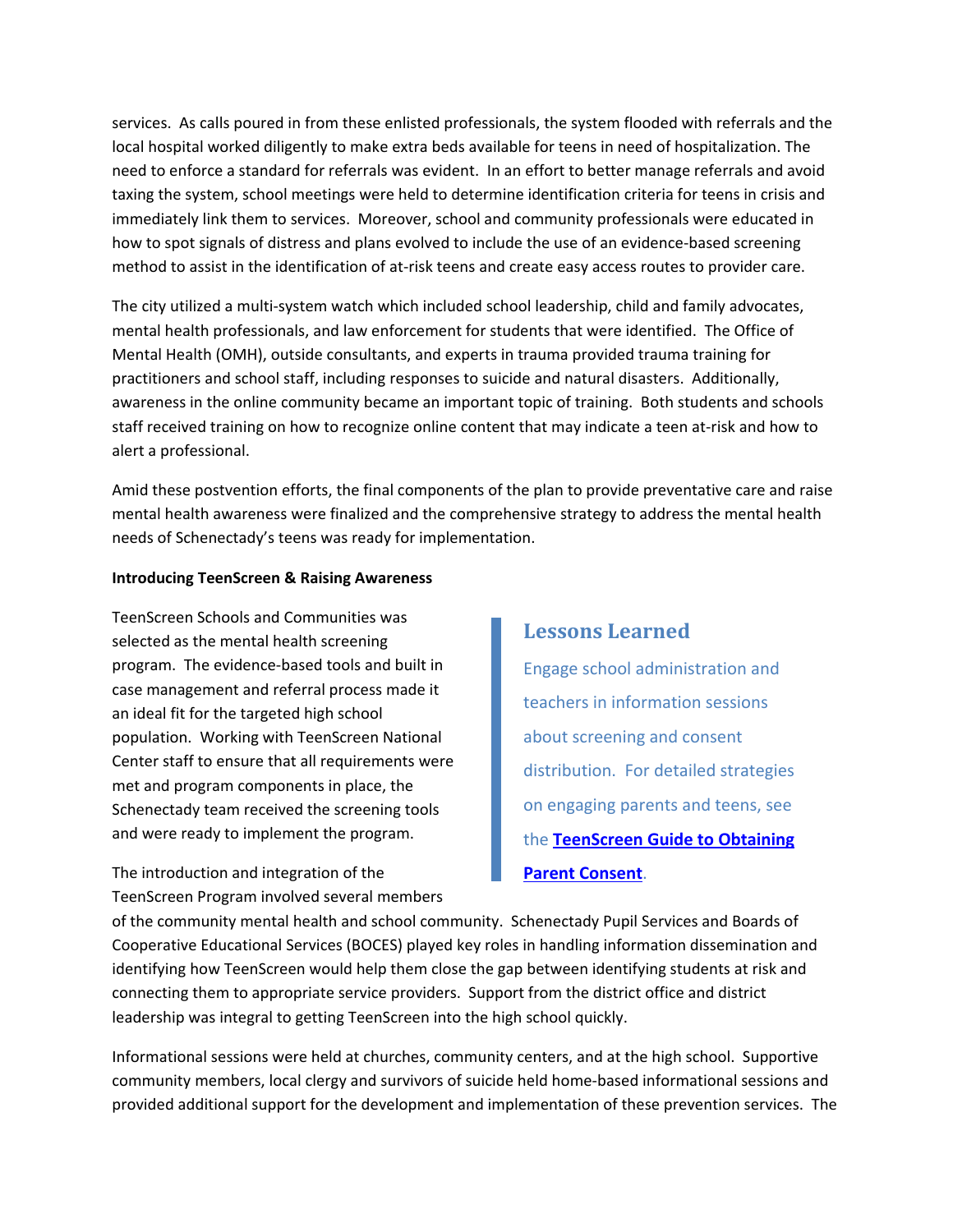Child Guidance Center clinical staff and school mental health professionals teamed up to provide screeners, clinicians, and case managers to staff the program.

Education about mental health and suicide were equally as important as conducting screenings. Screening team members worked within the high school health classes to shed light on a variety of sensitive topics and utilized different learning tools to engage students in a dialogue on issues related to mental health and illness. There are a number of evidence-based curricula available for use with schoolage teens available for use. For recommendations, refer to the American [Foundation](http://www.afsp.org/index.cfm?fuseaction=home.viewPage&page_id=7429D2BB-E872-022D-4C30270097885002) for Suicide [Prevention](http://www.afsp.org/index.cfm?fuseaction=home.viewPage&page_id=7429D2BB-E872-022D-4C30270097885002) (AFSP) or the Center for School [Mental](http://csmh.umaryland.edu/resources/index.html) Health (CSMH).

The infusion of mental health education in health classes increased students' awareness and knowledge

**Lessons Learned** Use validated and evidence‐ based screening tools. [NREPP](http://nrepp.samhsa.gov/) provides a searchable online database. of mental health issues. The overall school environment promoted taking an active role in speaking about these issues and served to decrease misunderstandings and stigma. The shock of the suicides opened the door to new discussions about the outcome of untreated mental illness and the program was fully supported by staff and community members.

Teens were drawn into conversations revealing their thoughts about suicide and mental health issues and in return received appropriate

and accurate information. Not only did an overwhelming majority of students find the topics and screening program presentations to be of interest and relevant but an overwhelming majority of teens felt that education on these issues should continue to be offered to teens at the high school.

### **The TeenScreen Process**

The TeenScreen Schools and Communities Program requires active written consent from parents and assent from participants in order for screening to take place. With the assistance of the high school, the screening team distributed information and consent letters to parents and students in the  $9<sup>th</sup>$  and  $10<sup>th</sup>$  grade with a particular focus on teens enrolled in Health.

The screenings took place during the school day within the span of a 45‐ 60 minute class session. Teachers were alerted beforehand to release those students who had been granted parent consent to participate in the program. Students were given the opportunity to assent just prior to taking the screen. Once students assented to the process, the screen was administered; students completed the Columbia Health Screen (CHS) in 5‐10 minutes.



Teens who scored negative on the questionnaire met with a screening staff member for a short debriefing session, during which time they could ask questions about the process, request to speak to a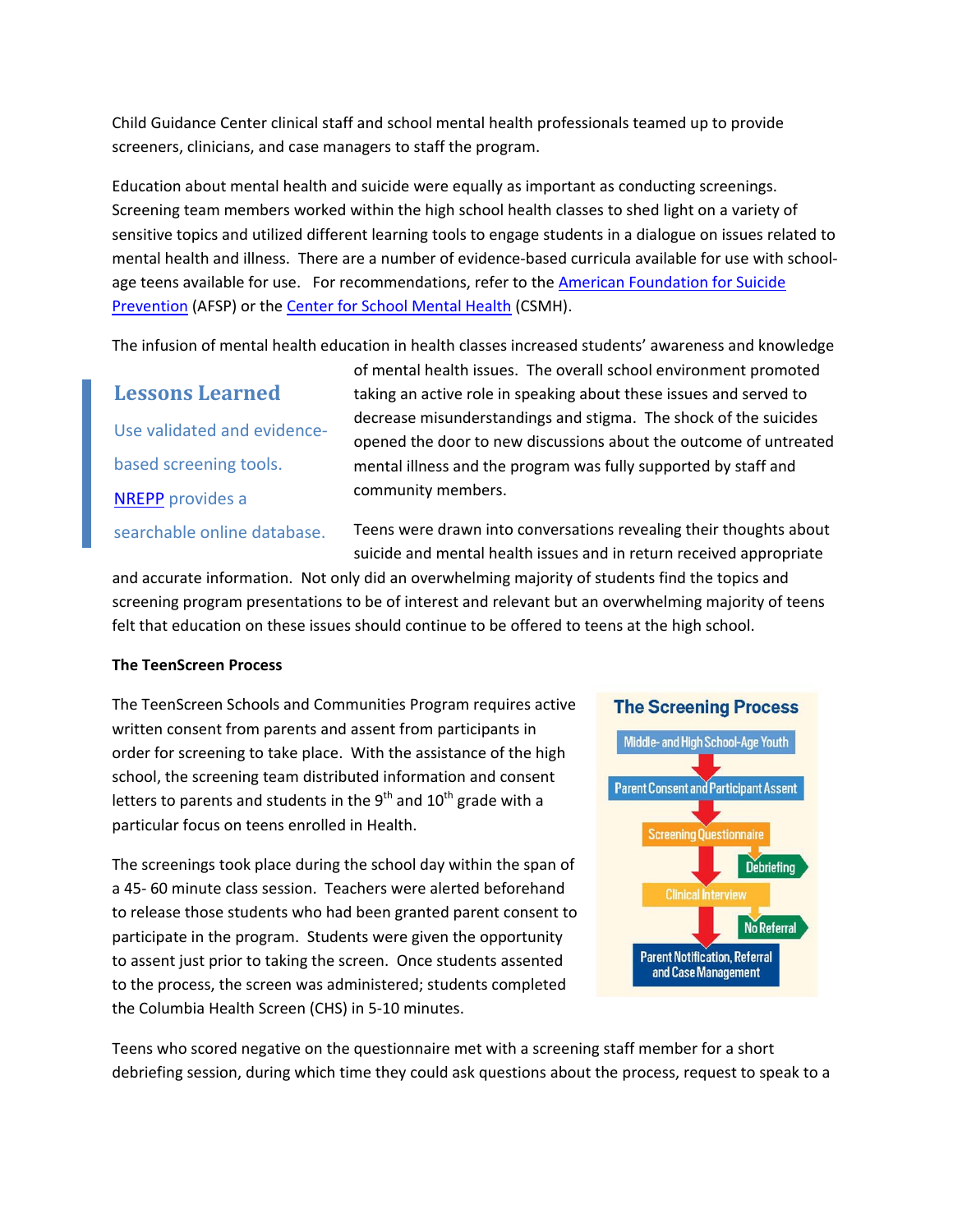clinician, and receive information on what to do should they want to speak with a professional in the future. Parents of teens who scored negative received a letter confirming their teen's screening results.

Teens that were identified as a positive screen sat with a licensed clinician for 20‐30 minutes for a triage evaluation. If it was determined that a referral needed to be made, both the case manager and clinician met to decide the best course of action for parent notification and referral efforts. Parents of teens who scored positive were contacted by the case manager. For those parents that could not be reached by phone after multiple attempts, letters were sent communicating the clinician's recommendation for their teen and a list of providers whom they could contact for an appointment. The needs of each teen were taken into account along with the teen's risk level to inform referral options and the type of notification that parents received. School social workers and a therapist coordinator worked diligently to ensure that families with teens identified as needing further evaluation were quickly linked with a provider in the community.

### **Embracing an Integrated Approach**

The new comprehensive plan will educate and raise awareness in the community, decrease stigma, encourage self‐disclosure from suffering teens, and provide a systematic screen to aid in the identification of teens at‐risk or suffering from an undiagnosed mental illness. Screening will take place at Schenectady High School, and will eventually be offered at every high school and middle school in the district. The program will become integrated into the health classes to promote education along with awareness.

### **Lasting Effects**

Traditionally, schools have relied upon the expertise of school professionals and self‐ report to identify students who may be at‐risk or who are suffering from undiagnosed mental illness. However, the sheer volume of demands placed on school professionals and the unreliability of self‐report make identification of all students with mental health needs unrealistic. Compared to school professionals, screening has been shown to more accurately identify teens with mental health problems and students who did not request help are more likely to report suicidal ideation during screening. The TeenScreen

# **Lessons Learned**

Work with the school staff to create your screening schedule. For strategies on effective scheduling, please see our **[Training](http://www.teenscreen.org/programs/schools-communities/start-a-screening-program/) Module** on Logistics. A variety of providers who accepts both insured and non‐insured families is highly recommended. See our **[Guide](http://bit.ly/ehiWOL) to [Successful](http://bit.ly/ehiWOL) Referrals** for ideas.

Schools and Communities Program provides an effective way to identify those students who would otherwise go undetected by gatekeepers and do not actively engage in self‐report.

For the Schenectady community, it was equally important to honor the lives of those lost as well as provide a means to better identify teens whose lives may be at‐risk. School administrators and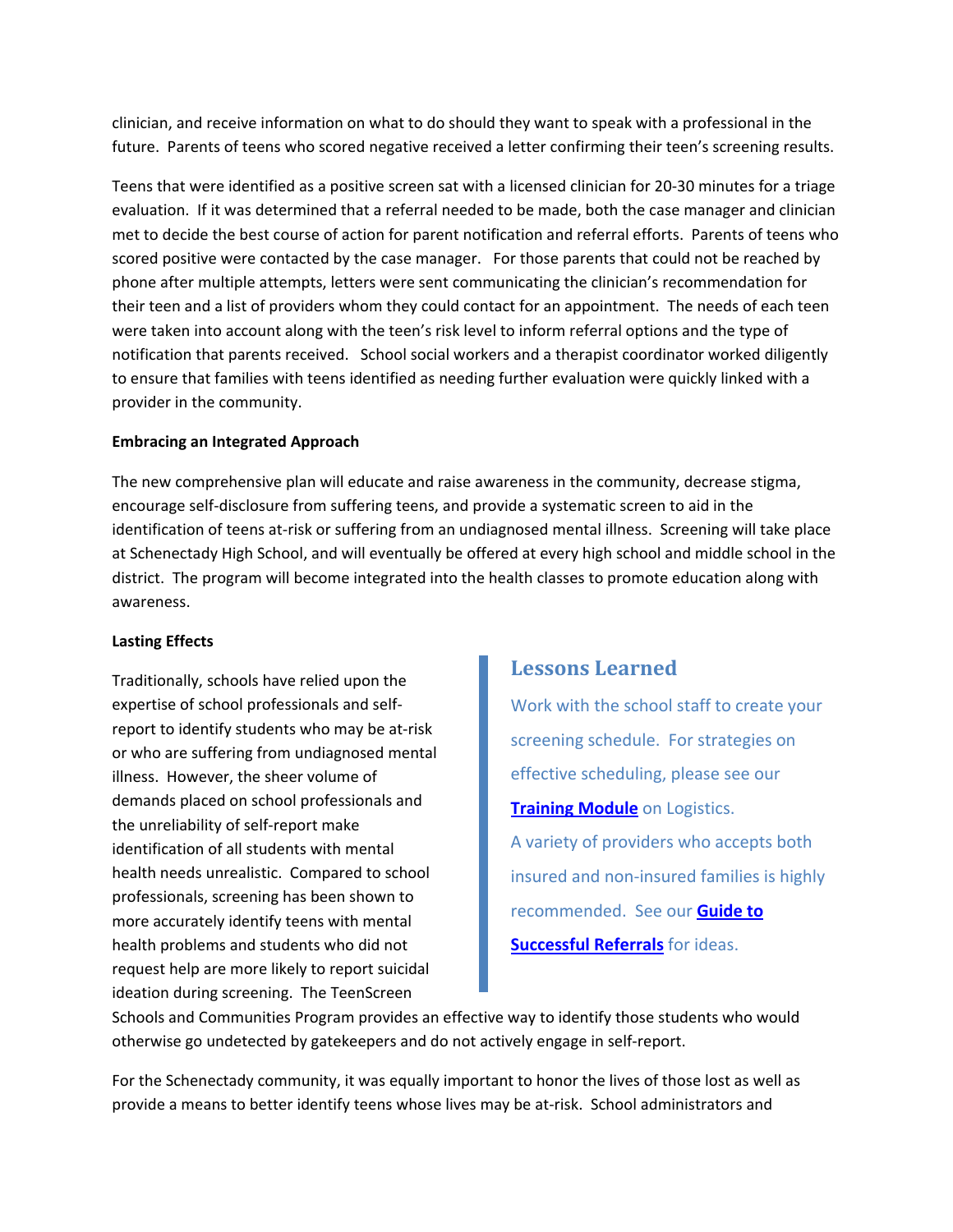community mental health providers were motivated to take action and work vigorously as a collective unit to bring a multi‐faceted approach to addressing the mental health needs of the teens in Schenectady. The end results are community‐wide awareness of mental health, an increase in school

# **Lessons Learned**

Support collaboration and develop positive publicity around resources and supports Educate and empower students; it allows them to help themselves and support their peers to accept help.

members' ability to engage teens, and a strengthening of resources that enabled providers to continue and elaborate upon their efforts to service teens with mental health issues.

The reduction of stigma in talking about these issues encouraged more teens to seek assistance from school or community mental health professionals when an adolescent seemed to be suffering or had expressed suicidal ideations or intents.

The need for greater outreach, more education and support for teens struggling with mental health is ongoing. Schenectady High School continues their gatekeeper, education and screening efforts, never forgetting the importance of a teen's mental health or the dire consequences of untreated mental illness. To date, there have been no subsequent suicides at Schenectady High School.

### **TeenScreen in Postvention**

The aftermath of a suicide is one that ripples through a community and the grief that follows can be debilitating. Those who are already suffering may be at greater risk in the wake of a tragedy. All schools should be prepared with policies and procedures that can be implemented on short notice in response to such an event. Having a plan in place in the event of a suicide enables the community to redirect time and energy towards helping those particularly impacted by the event and addressing the grief needs of students. The integration of a screening program allows for ongoing screening and referrals for at-risk teens and can be instrumental in maintaining ongoing engagement around the mental health needs of adolescents in the community.

To learn more about how you can bring the Schools and Communities program to your area, please visit our website at [www.teenscreen.org.](http://www.teenscreen.org/)